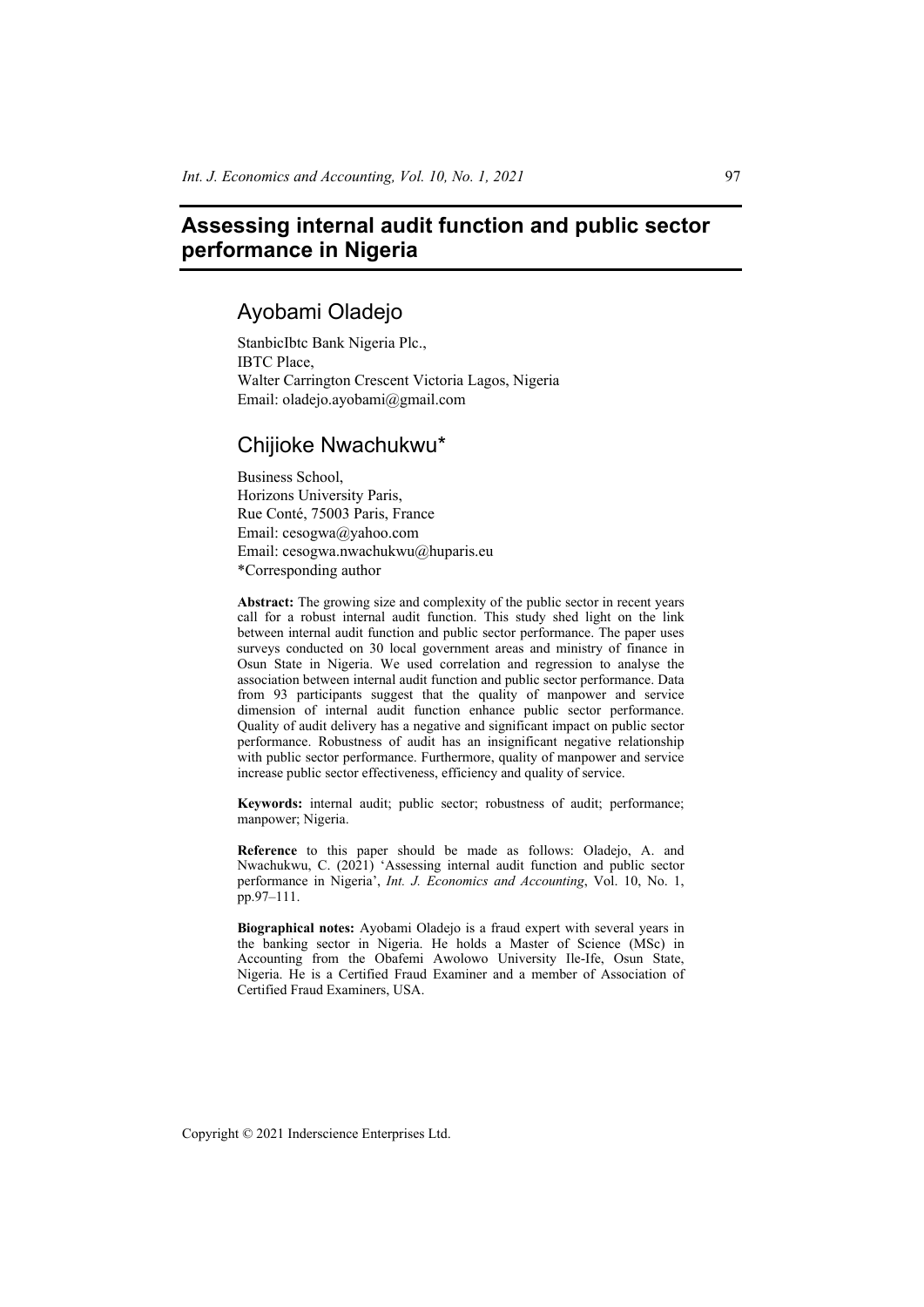Chijioke Nwachukwu is a Professor at Horizons University Paris and a Visiting Professor at Universidad de las Américas Puebla, Mexico. He has over 14 years of industry, research and teaching experience in Nigeria, Czech Republic and Mexico. He holds Doctor of Philosophy (PhD) in Business Management and Economics from Mendel University in Brno, MBA in Entrepreneurship and Business Competence and Master of Science in Management. He is a reviewer and board member of several international journals. His research interest falls within general management, strategic management, and entrepreneurship. He has several publications to his credit.

### **1 Introduction**

There is general awareness all over the world for the need to pay more attention to the improvement of public sector management. The reason is obvious, government constitutes the largest single business entity and her pattern of expenditure through its various parastatals, agencies and commissions stimulate a lot of economic activities. The prevalence of corruption in developing countries has received more attention in the literature (Otusanya et al., 2017). More so, the growing size and complexity of public sector in the recent years, has necessitated putting in place a robust public sector internal control and its development has made a considerable contribution to management efficient performance (Onoja et al., 2013). Indeed, it is important to strengthen the internal audit function in the public sector to enhance performance and to ensure the achievement of set objectives (Payne, 2005). Unfortunately, the internal audit functions in most government offices have not been effective due to neglect on the part of the government at both federal and state levels (Belay, 2007). Previous policies by government geared towards repositioning the internal audit profession had not been matched with appropriate actions (Aguolu, 2009). The public sector accountant has the responsibility of developing systematic arrangements to assist management in the performance of the services of the institution while the public sector auditor has among other duties, the complementary role to examine whether management actually performs that efficiently. There is a major concern in the Nigerian public sector over the effective use and transparency regarding the use of public money. Nigerian government collect and spend hundreds of billion naira of public money through the various ministries and agencies for government program and activities. This revenue and expenditure may constitute a major driver for economic growth. Considering the huge money involved, government need efficient and effective financial management machinery and 'watchdog' to ensure accountability and compliance with rules and regulation. Therefore, all government ministries, departments and agencies are supposed to maintain the accuracy and reliability of accounting record for the purpose of auditing and future use. Internal audit is important resources and mechanisms at the disposal of public sector managers that enable them to achieve their responsibilities (Anao, 2012). Recently, a combination of forces has led to a quiet revolution in the profession. In other, the government had embarked on several public service reforms to ensure accountability in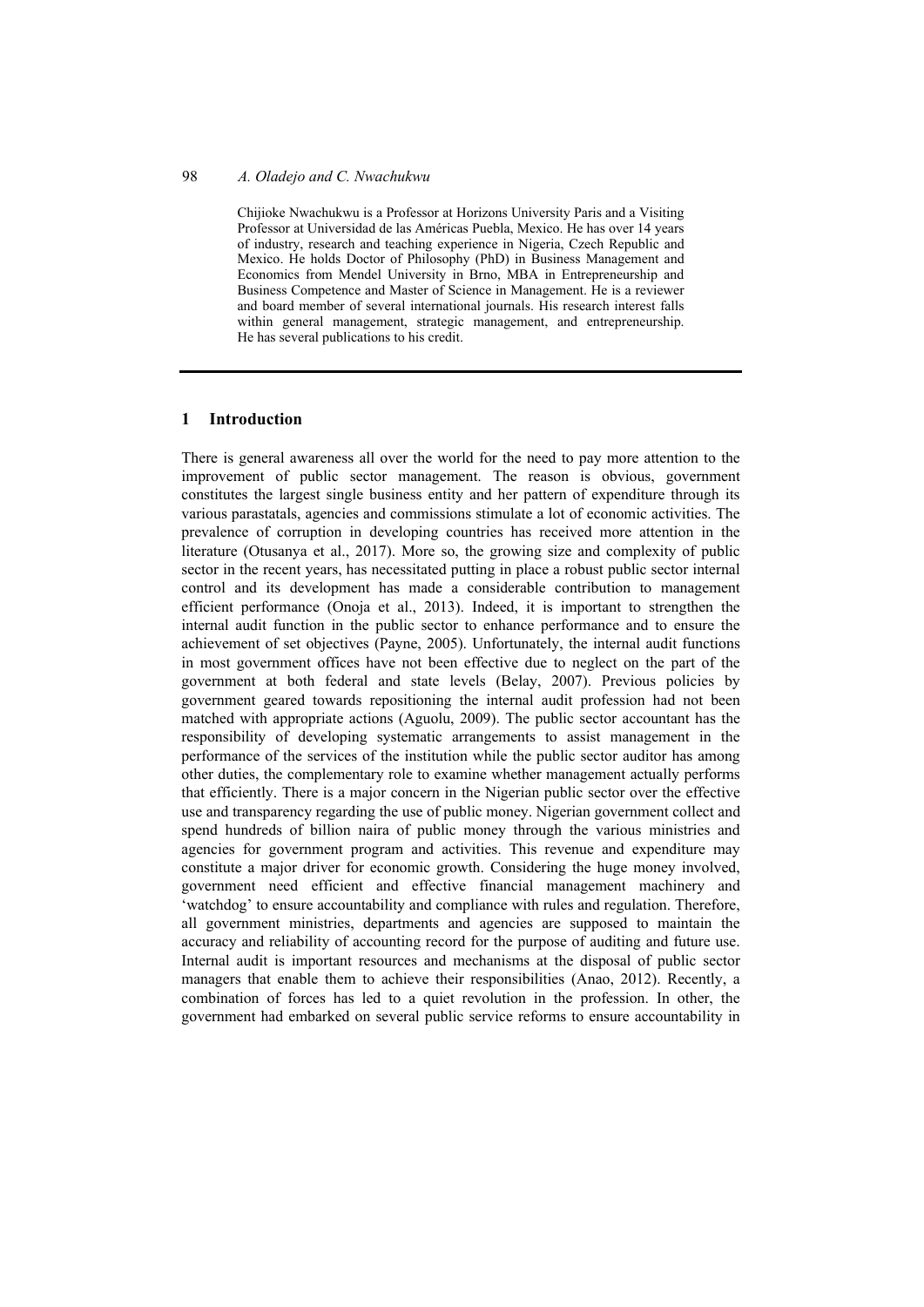Nigeria public sector. The reform efforts include strengthening of the management information system and public sector accounting capacity, Payroll computerisation that has begun to curb incidents of "ghost workers" that caused corruption- induced inflated wage bills, monetisation of benefits in kind to curb the abuse of open-ended privileges and entitlements of public officials that distorted the recurrent-to-capital expenditure ratio. Despite all these reforms in the public sector, there are increasing public outcries on the government's wastage in public spending, corruption, high recurrent expenditures, cost of governance and poor budget performance by the various governments in Nigeria since 1999. Equally worrisome is the political and media propaganda by most elected officials in the delivery of democratic dividends whereas massive looting and corruption continue non-stop. Nigeria has continued to be rated by the Transparency International (TI) among the most corrupt country in the world for many years consecutively since 2001 due to the collapse of public sector accountability and the weak supreme audit institutions. The increasing ministerial scandals and public agitations of the inability of the executive arm of government to turn things around have given rise to the demand for greater public accountability and performance audit in public sector (Green and Singleton, 2009; Manaf, 2010). Studies that focused on internal audit function and public sector performance in Nigeria is scanty. This paper attempts to fill this gap by assessing the impact of internal audit function on public sector performance in Nigeria. The paper contributes to a debate on public sector accounting and management by providing empirical insights on the impact of internal audit function on public sector performance in the developing economies context. To the best of our knowledge, no study has examined internal audit/public sector performance using multiple constructs in a single study in an emerging African country like Nigeria. Therefore, this study helps to fill this gap in the literature. The paper is structured as follows. Section 2 presents a theoretical review, relevant literature and hypotheses. Section 3 presents data and methods. Section 4 provides the empirical results and Section 5 conclusions of the paper

## **2 Theoretical review**

### *2.1 Agency theory*

Lambert et al. (2007) explained that agency theory is used in accounting research for the two reasons; for addressing incentive and compensation problems. Business owners acknowledge the need to monitor managers' financial activities for accuracy and fraud prevention (Tan, 2015). Agency theory has generated insight into auditing. It has highlighted principal-agent relationship such as government and citizenry in the internal control system. Agency theory has helped to provide decision support mechanism in the area of performance measurement in line with the theory of governance, which highlights the way in which a government chooses to carry out its activities.

Theories of governance suggest that social conflicts are resolved by a sovereign from an accountability viewpoint as guided by the new public management (NPM) theory (Bevir, 2010; Carrington, De Buse, and Lee, 2008 cited in Babatunde and Dandago, 2014). This necessitates assurance from those who are governing to the governed through stewardship. Internal control system assists in this area of governance in tandem with the NPM. Maesschalck (2004) opines that NPM focuses on the merit principle, neutral,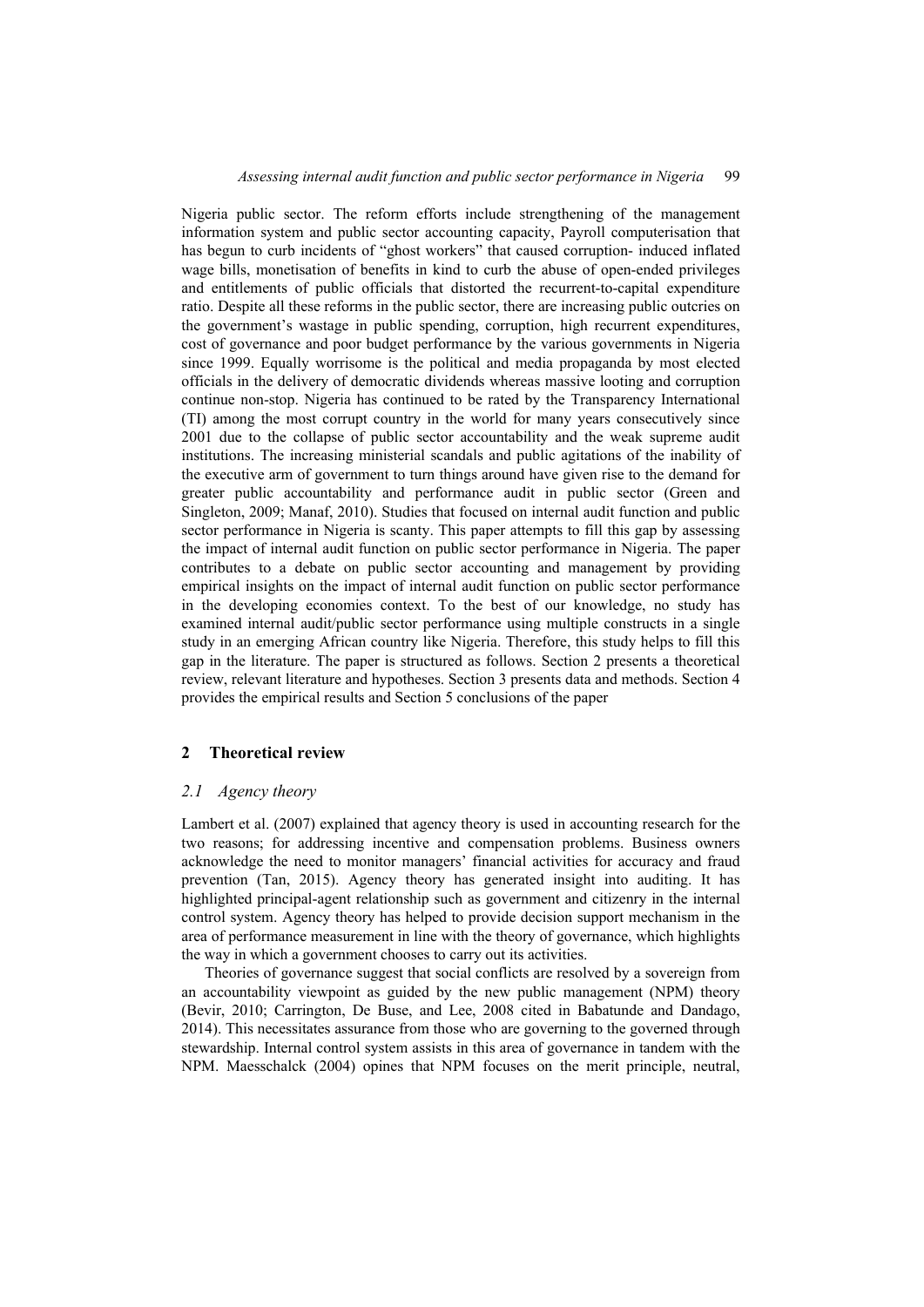competent administrators and sound financial management. Internal control is a key institutional driver for performance (Kiabel, 2012; Baltaci and Yilmaz, 2006 cited in Babatunde and Dandago, 2014). According to the International Organisation of Supreme Audit Institutions (INTOSAI, 2004) internal control, elements show locus of controls in the management mode of operations. It requires organisations to institute self -control adjustments as backed by an organisation's structure and effective business process mechanism.

# *2.2 Internal auditing and performance*

Many organisations of various sizes have seen the need for internal audit as a tool for ensuring effective working of internal control system owning to this priceless value from internal audit. From a public organisation perspective, Jurchescu (2010) assert that internal audit is an independent and functional activity that guarantees efficient and effective management of public income, expenditure, risks, internal control system and organisational process. The objective of internal audit is to assist members of the organisation in the effective discharge of their obligations. Internal audit is an examination and review of management performance by some people working as employees of the organisation. Internal auditors are employed in organisations to examine and evaluate the systems used in different parts of the organisation and to make recommendations for improvement (Page and Spira, 2004). Previous studies suggest that effective internal audit function correlates with improved financial performance. Bejide (2006) submitted that an effective internal audit service could help reduce cost, improve efficiency and enhance the bottom line. Fadzil et al. (2005) reported that internal auditors contribute to the efficiency and effectiveness of firms, which enhance shareholders' value. Similarly, Hermanson and Rittenberg (2003) contend that an effective internal audit function is related to superior organisational performance. Empirically, Kiabel (2012) evaluated the impact of internal auditing practice on the financial performance of government-owned companies (GOC) in Nigeria. The study concluded that there is no strong relationship between internal auditing practices and the financial performance of government-owned companies in Nigeria. A survey conducted by KPMG (1999) suggests that an effective internal audit could save organisations from malpractices and irregularities thus enabling them to achieve a high level of productivity and profit. Enofe et al. (2013) reported that internal audit does not have a significant influence on the performance of public universities in Nigeria. The recent study by Bello et al. (2017) reported a strong relationship between competence, independence and performance of Nigerian University. In light of the paucity of literature on the subject especially in the public sector in Nigeria, we hypothesised that:

- $H_1$  Robustness of audit (internal audit dimension) significantly and positively influences public sector performance.
- H2 Quality of audit delivery (internal audit dimension) positively and significantly influence public sector performance.
- H3 Quality of manpower and service (internal audit dimension) significantly and positively affect public sector performance.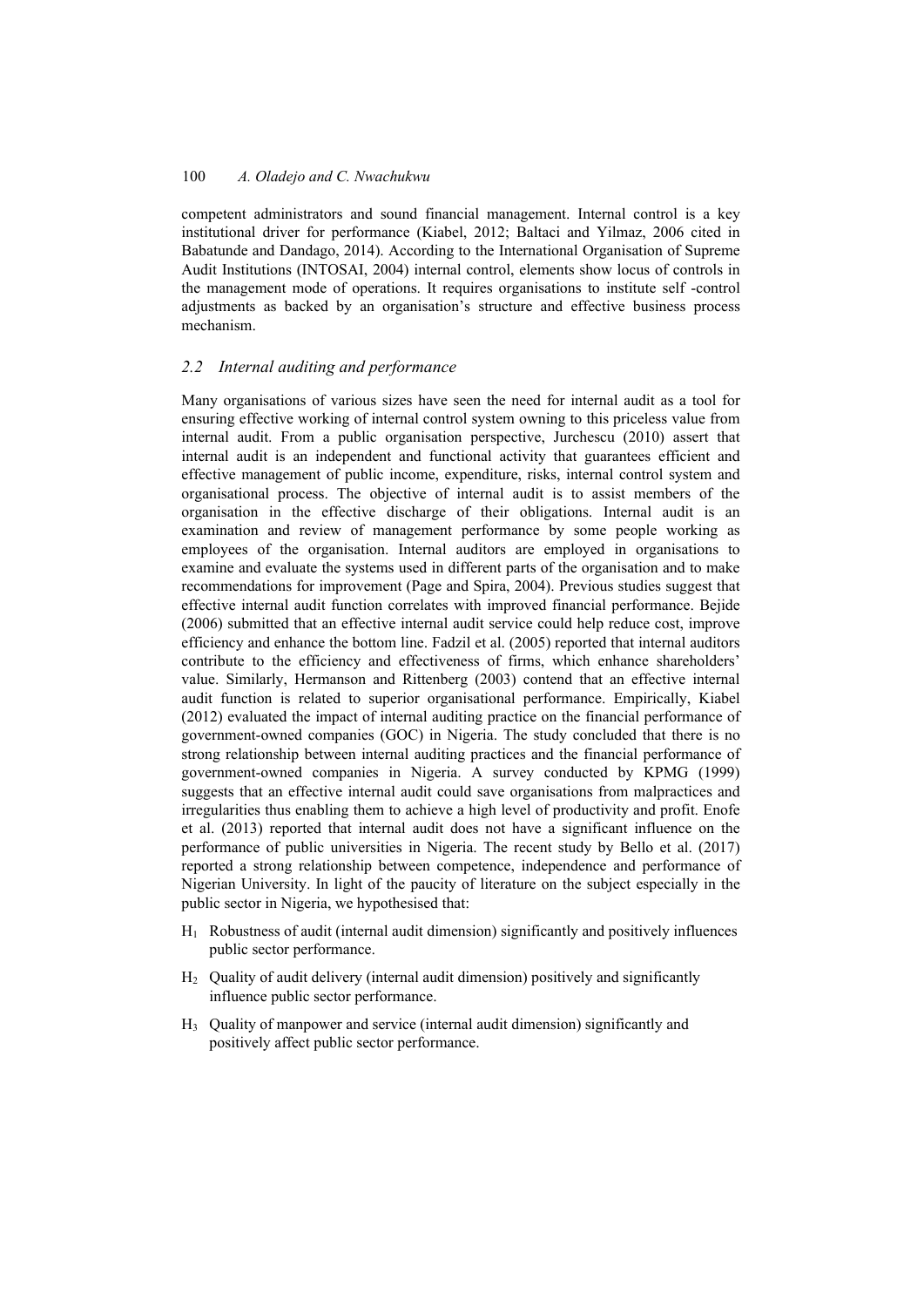

**Figure 1** Conceptual model showing the relationship between the study variables

*Source:* Authors (2017)

#### **3 Methodology**

The study adopted a cross-sectional survey research design. The survey was conducted in Osun State in Nigeria. Osun state is located in the South Western part of Nigeria and shares a border with five states namely; Kwara, Oyo, Ogun, Ekiti and Ondo. We surveyed all the local government areas and the state ministry of finance. The population of the study consists of the 31 public sector organisations, which consist of 93 heads of departments from the Ministry of Finance and the 30 local government areas. All the 30 local government areas and the Ministry of Finance in Osun State of Nigeria were purposively selected to achieve a reliable outcome. 93 Heads of departments/their representatives were selected from the Internal Audit Department, Treasury Department and Administration Department and Finance Department. The constructs were subjectively measured based on participants' perceptions using a 5-point Likert scale ranging from  $1 =$  strongly agree to  $5 =$  strongly disagree. We respond to the call by (Badara and Saidin, 2012) that more research is needed to expand the internal auditing literature in the local government context. In this study, public sector performance was measured using the economy of resources, efficiency, effectiveness, equity and quality of service. Internal audit was assessed using three perspectives: robustness of audit, quality of delivery and quality of manpower and services. Authors used correlation coefficient and multiple linear regression to examine the effect of each of the internal audit functions on each public sector performance indicators and the overall general performance. To ensure the validity of the instrument the questionnaire was presented to experts in the field of study for consideration. All items were reviewed and corrected in line with the suggestions and contributions from these experts in order to ensure the face and content validity of the instrument. The reliability, which measures the internal consistency of the research instrument based on pair-wise correlations between different items, was measured with Cronbach's alpha. The result revealed an alpha value, which was above the minimum acceptable alpha value of 0.70, signifying that the research instrument was reliable. We employed both descriptive statistics and inferential statistical tool to analyse our data.

### *3.1 Handling common method bias*

The heads of departments/their representatives are in the best position to provide reliable information about the subject. Participants anonymity was assured, which reduced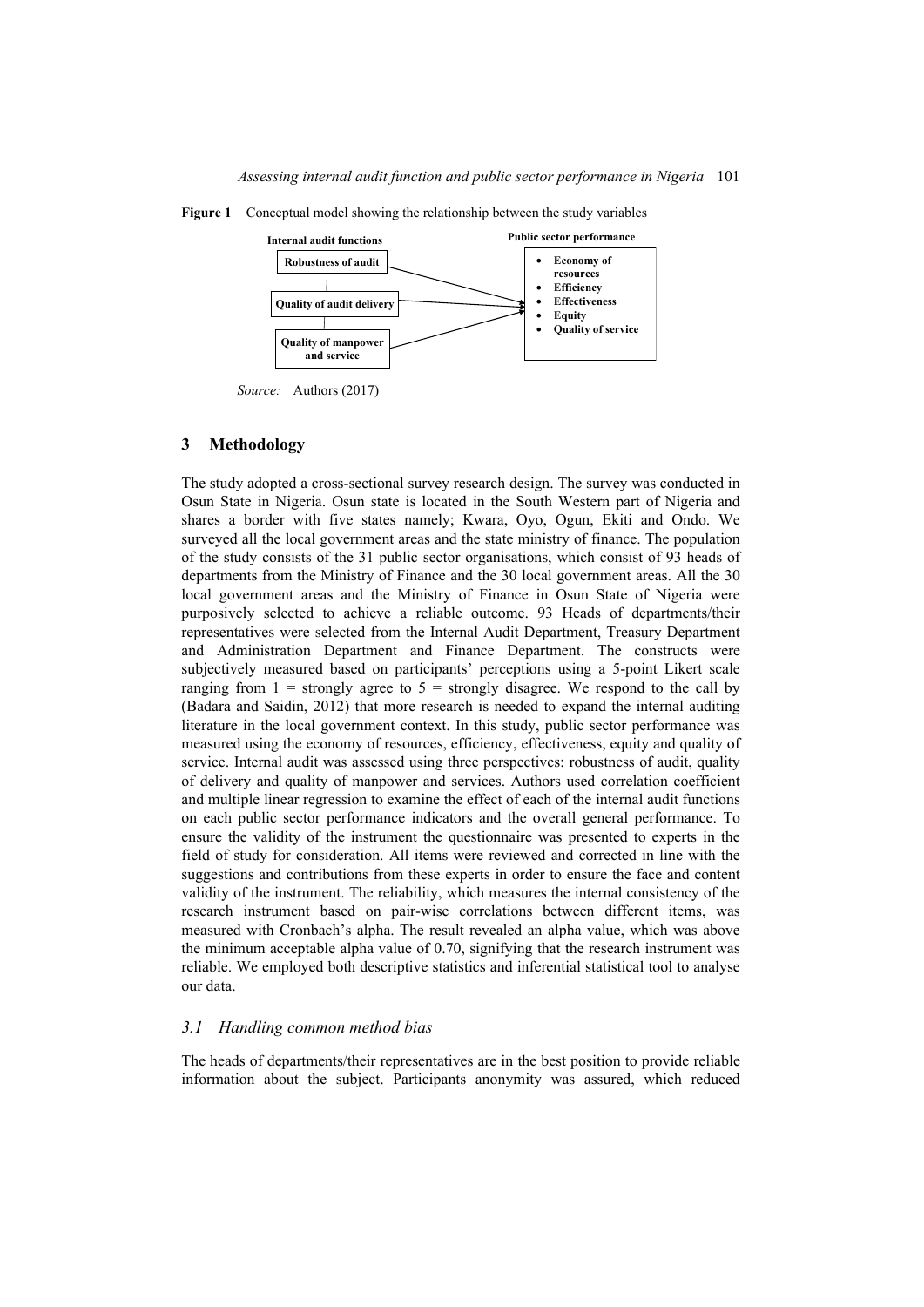evaluation apprehension (Conway and Lance, 2010; Podsakoff et al., 2003). Correlations between the variables that are more than 0.9 indicate common method bias (Bagozzi et al., 1991). The highest correlation between the constructs was 0.688 (efficiency and quality of manpower and service), indicating the absence of common method bias (see Table 2).

## *3.2 Model specification*

The dependent variable for the study is public sector performance while the independent variable is internal audit functions.

 $PSP_i = \beta_0 + \beta_1 IAF_i + e_i$ 

where

PSP public sector performance

β0 intercept coefficient

e error term

i cross-sectional sign

β slope coefficient

IAF internal audit functions.

## **4 Empirical results**

### *4.1 Distribution of respondents by socio-demographic characteristics*

In Table 1, the socio-demographic characteristics were represented by gender, age group, marital status, educational qualification, staff category and length of service of the respondents. The genders of the respondents were of equal proportions, with (50.0%) each representing males and females. A larger proportion of the respondents in this study were adults between the ages 36–45 years (34.3%) and 46–55 years (36.0%), while the rest were of younger age groups, 26–35 year (13.6%) and 18–25 years (2.3%). More than half of the respondents were married (57.0%) while a fewer proportion was single (30.2%), divorced (9.3%) or widowed (3.5%). Furthermore, more than 70% of the respondents had a minimum of HND or first degree, while the rest had NCE/OND (27.9%). In addition, the majority (73.2%) of the respondents used for this study were senior staff or top management while the rest were in the lower cadre of industrial relations/human resource (10.5%) and junior staff category (16.3%). Furthermore, as regards the length of service of the respondents at their respective institutions, about 42% of them had more than ten years work experience in their respective institution, 27.9% had been working in the public sector for 6–10 years while the rest were younger in public sector work experience. Conclusively, a larger proportion (41.9%) of the respondents work in internal audit department compared to others who work in admin (30.2%), accounts (19.8%) and operations department (8.1%)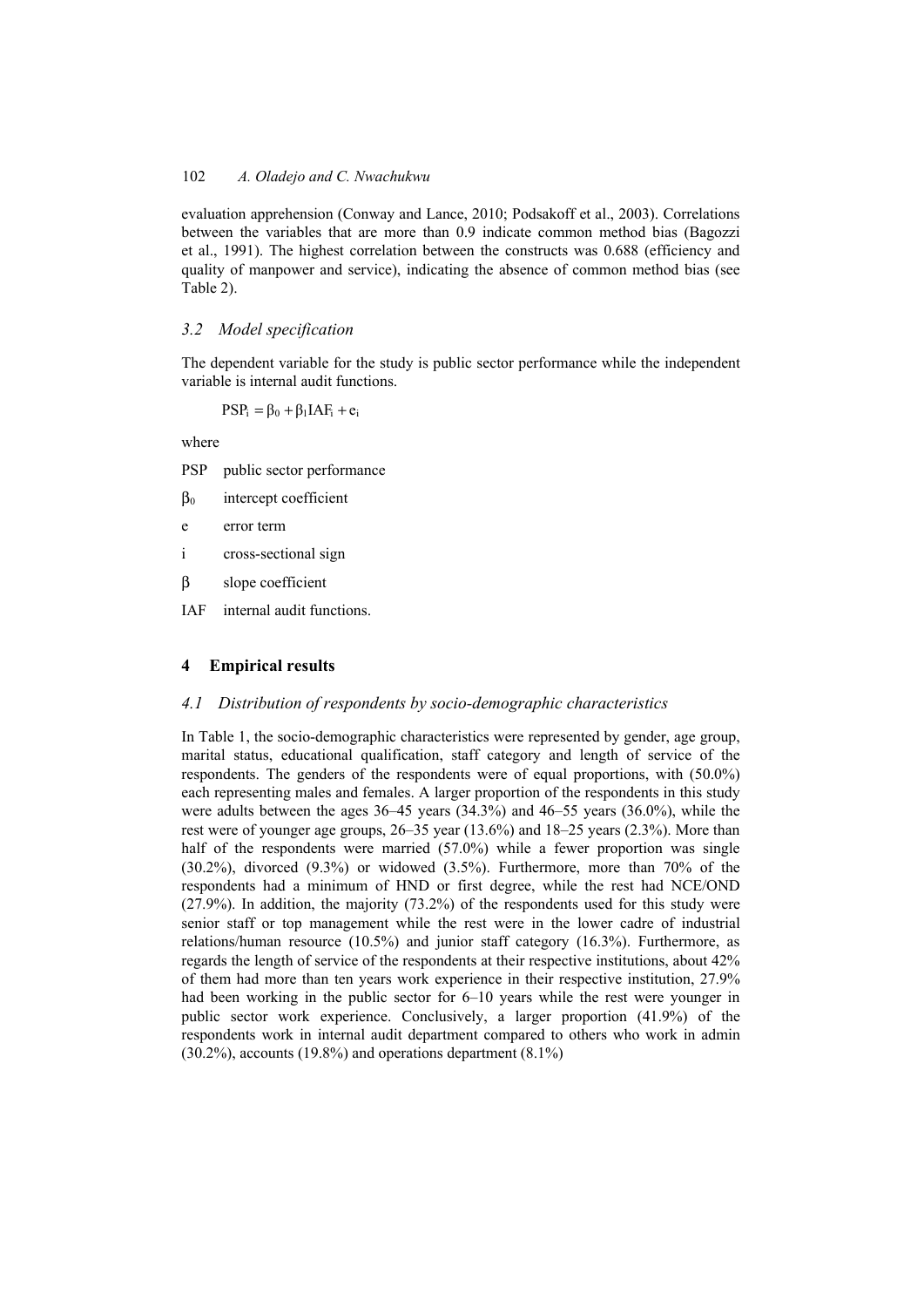| Variables         | Category           | Frequency $N = 86$ | Percentage |
|-------------------|--------------------|--------------------|------------|
| Gender            | Male               | 43                 | 50.0       |
|                   | Female             | 43                 | 50.0       |
| Age group         | $18 - 25$ years    | $\overline{2}$     | 2.3        |
|                   | $26 - 35$ years    | 12                 | 14.0       |
|                   | $36 - 45$ years    | 26                 | 30.2       |
|                   | $46 - 55$ years    | 31                 | 36.0       |
|                   | 55 years and above | 15                 | 17.4       |
| Marital status    | Single             | 26                 | 30.2       |
|                   | Married            | 49                 | 57.0       |
|                   | Divorced           | $\,$ 8 $\,$        | 9.3        |
|                   | Widowed            | 3                  | 3.5        |
| Educational       | <b>NCE/OND</b>     | 24                 | 27.9       |
| qualification     | HND/BSc            | 43                 | 50.0       |
|                   | MSc/MBA            | 19                 | 22.1       |
| Staff category    | Top management     | 11                 | 12.8       |
|                   | Senior staff       | 57                 | 66.3       |
|                   | Junior staff       | 18                 | 20.9       |
| Length of service | 1-5 YRS            | 26                 | 30.2       |
|                   | $6 - 10$ years     | 24                 | 27.9       |
|                   | $11-15$ years      | 19                 | 22.1       |
|                   | 16 years and above | 17                 | 19.8       |
| Department        | Internal audit     | 36                 | 41.9       |
|                   | Admin              | 26                 | 30.2       |
|                   | Accounts           | 17                 | 19.8       |
|                   | Operations         | 7                  | 8.1        |

**Table 1** Socio-demographic characteristics of the respondents

*Source:* Field survey (2017)

## *4.2 Distribution of respondents' position by department*

Figure 2 further expatiate on the category of respondents in the department where they work. As shown in Figure 2, majority of the sampled respondents who work in internal audit and accounts were senior staff; of the total number of respondents ( $N = 86$ ) used for this study, half ( $n = 43$ ) of them were senior staff and work in either internal audit or account. Besides, a larger number of the top management staff were in the audit unit  $(n = 6)$  while the rest were in the administrative unit  $(n = 5)$ . This implies that the respondents used for this study were appropriate in terms of knowledge of issues around internal audit and organisational performance.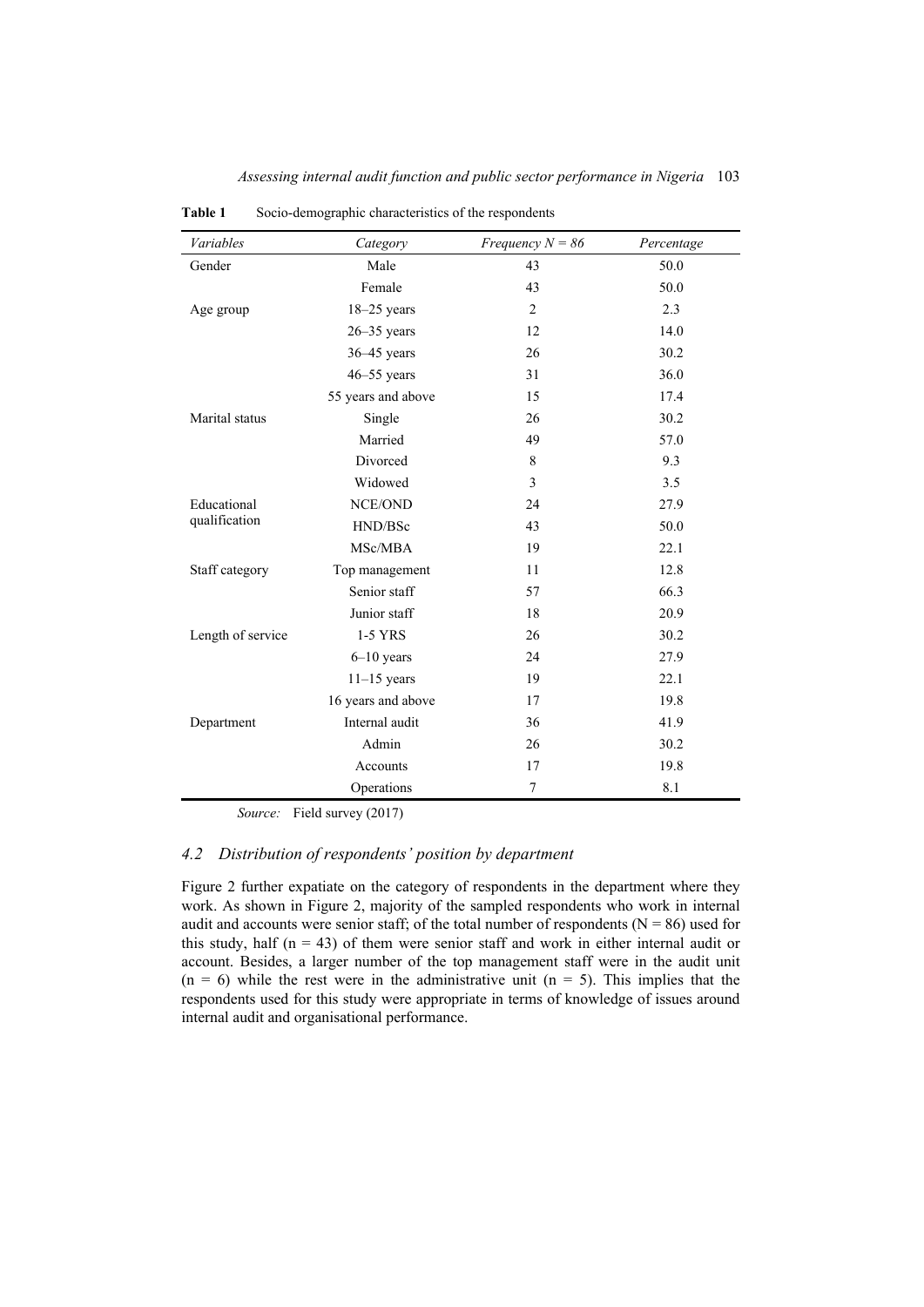

**Figure 2** Department of respondents by rank (see online version for colours)



Figure 3 presents the results of the variables used to measure performance in the public sector. The result shows that the overall performance of public sectors in the study location was 3.62 on a 5-point scale; however, it varied in the variables used to measure performance. For instance, the public sector had the best performance in the area of equity with an average score of 3.95, followed by effectiveness with an average score of 3.84, quality of service (3.69) and efficiency (3.64). The performance was lowest in economy of resources (3.21).





*Source:* Field survey (2017)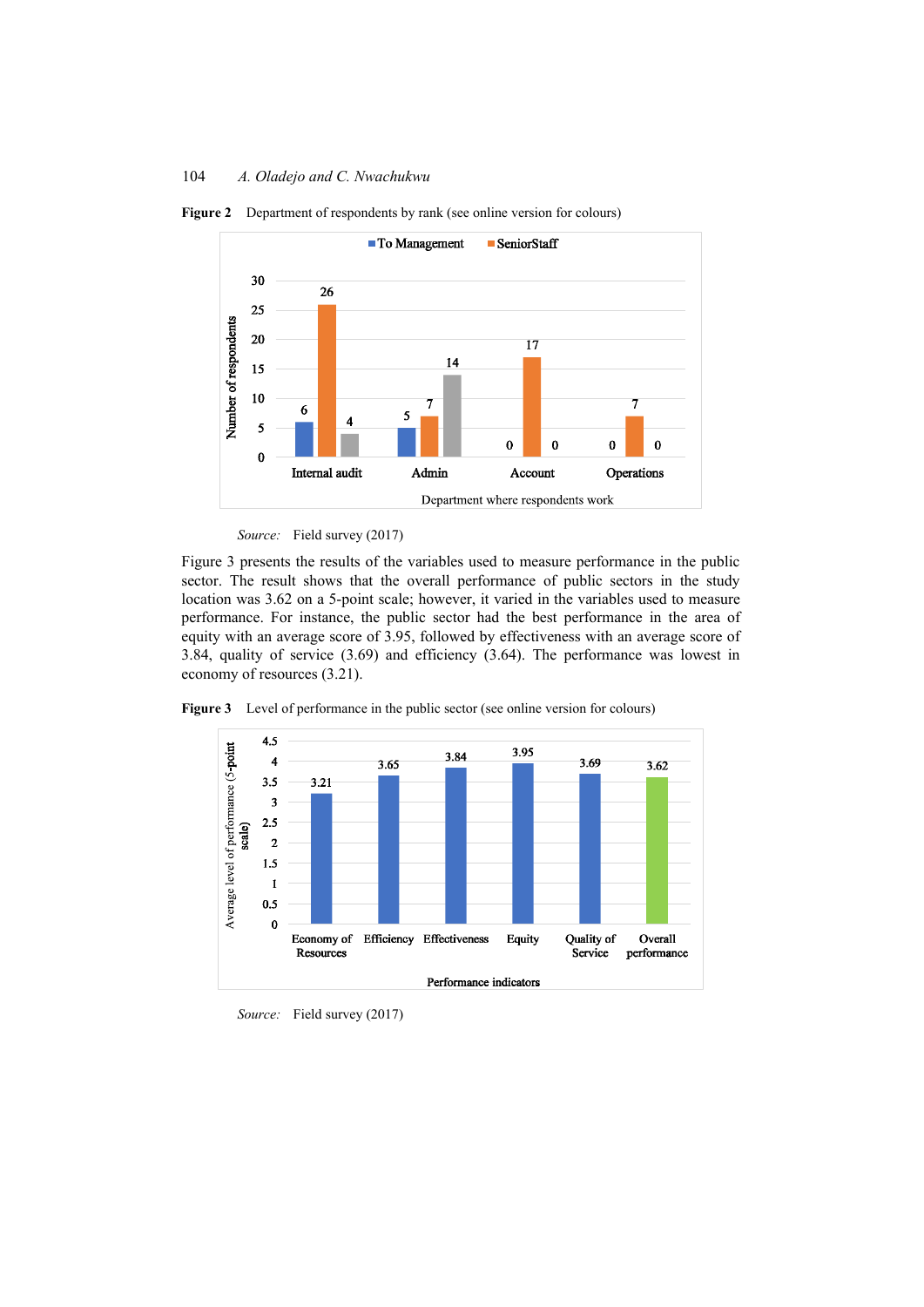### *4.2 Correlation results*

In order to assess the relationship between internal audit functions and public sector performance, the Spearman rank correlation coefficient was used as shown in Table 2 which displays the correlation matrix between the variables. The result in Table 2 revealed that only quality of audit delivery ( $r = -.333$ ,  $p < 0.05$ ) and quality of manpower and service  $(r = .426, p < 0.05)$  were significantly related to the general public sector performance in the study area. Though the strength of the relationship was weak, quality of delivery was negatively related while the quality of manpower was positively related to public sector performance in the Osun state. Examining the relationship between each of the audit functions and individual public sector performance, the result revealed that only robustness of audit was significantly but negatively related to economy of resources  $(r = -0.305, p \le 0.05)$ , quality of delivery is negatively related to quality of service in public sector  $(r = -0.411, p < 0.05)$  while quality of manpower and auditing services is significantly and positively related to efficiency ( $r = 0.688$ ,  $p < 0.05$ ) and effectiveness  $(r = 0.289, p \le 0.05)$  of public sector.

| <b>Table 2</b> | Correlation matrix showing relationship between internal audit and public sector |
|----------------|----------------------------------------------------------------------------------|
|                | performance                                                                      |

| <b>SN</b>       |                         |              | $\mathfrak{1}$ | $\overline{2}$ | $\mathfrak{Z}$ | $\overline{4}$ | 5         | 6        | $\overline{7}$ | 8    |
|-----------------|-------------------------|--------------|----------------|----------------|----------------|----------------|-----------|----------|----------------|------|
| 1               | General<br>performance  |              |                |                |                |                |           |          |                |      |
| 2               | Economy of              | $\mathbf{r}$ | $.516**$       |                |                |                |           |          |                |      |
|                 | resources               | p            | .000           |                |                |                |           |          |                |      |
| 3               | Efficiency              | $\mathbf{r}$ | $.672**$       | $-.033$        |                |                |           |          |                |      |
|                 |                         | p            | .000           | .765           |                |                |           |          |                |      |
| $\overline{4}$  | Effectiveness           | r            | $.562**$       | $.228*$        | $.239*$        |                |           |          |                |      |
|                 |                         | p            | .000           | .035           | .027           |                |           |          |                |      |
| 5               | Equity                  | $\mathbf{r}$ | .179           | $-.108$        | .154           | $-.124$        |           |          |                |      |
|                 |                         | p            | .100           | .321           | .158           | .255           |           |          |                |      |
| 6               | Quality of              | $\mathbf{r}$ | $.613**$       | $.255*$        | $.286**$       | .090           | .032      |          |                |      |
|                 | service                 | p            | .000           | .018           | .008           | .409           | .768      |          |                |      |
| 7               | Robustness              | $\mathbf{r}$ | $-.027$        | $-.305**$      | .178           | $-.030$        | $-.174$   | .038     |                |      |
| of audit        | p                       | .806         | .004           | .101           | .785           | .109           | .726      |          |                |      |
| 8<br>Quality of | $\mathbf{r}$            | $-.333**$    | $-.191$        | .089           | $-.186$        | .047           | $-.411**$ | $-.234*$ |                |      |
|                 | delivery                | p            | .002           | .078           | .413           | .086           | .665      | .000     | .030           |      |
| 9               | Quality of              | $\mathbf{r}$ | $.426**$       | $-.018$        | $.688**$       | $.289**$       | .043      | .018     | .019           | .189 |
|                 | manpower<br>and service | p            | .000           | .871           | .000           | .007           | .695      | .867     | .861           | .082 |

Note:  $r$  – spearman's correlation coefficient;  $p$  –p value.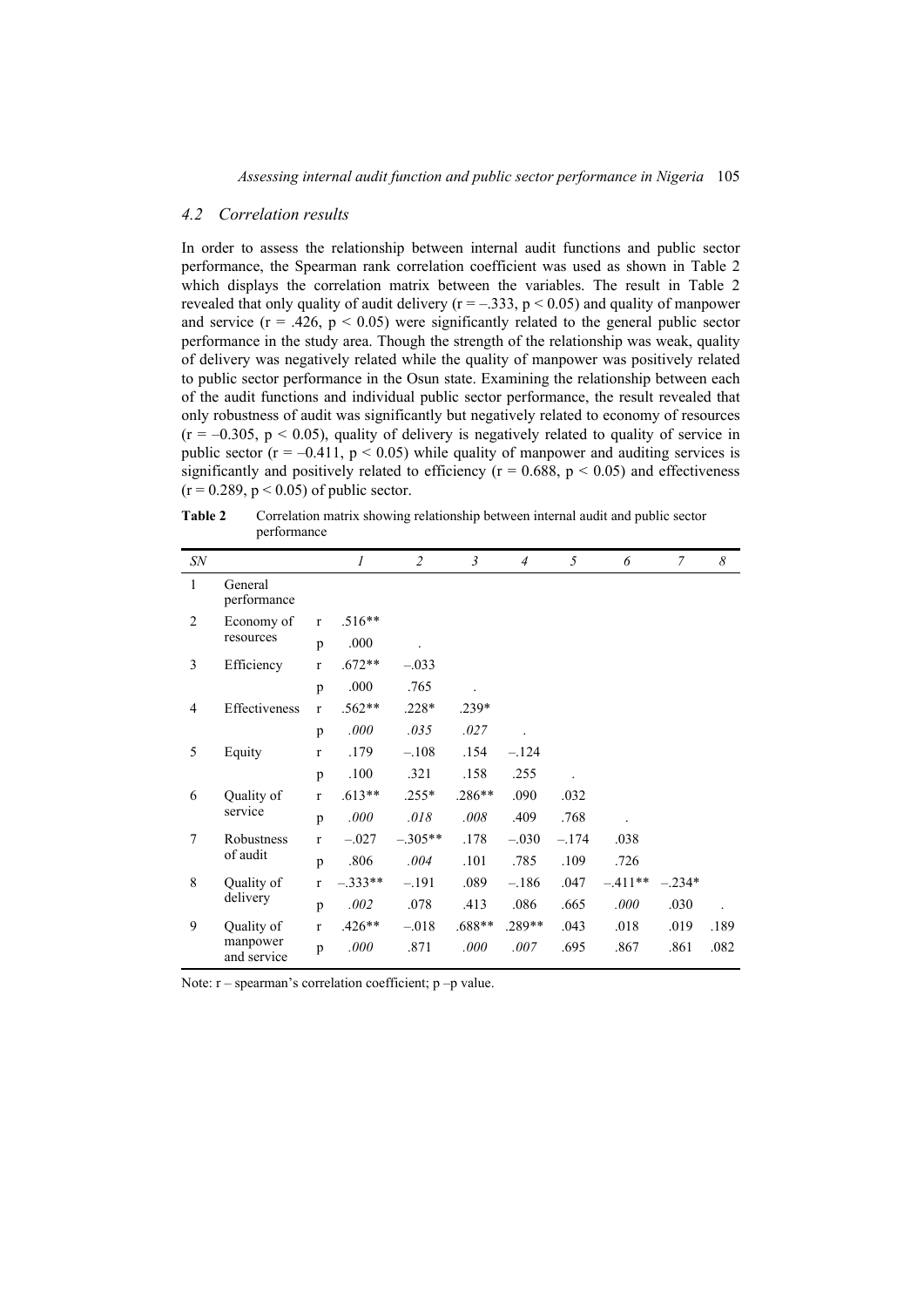#### *4.3 Regression results*

Table 3 presents the result of the multiple regression analysis of the effect of internal audit performance on public sector performance. According to the result of effect of the independent variables on the dependent variables, the R-squared value of 0.182 for economy of resources model, 0.403 for efficiency model, 0.193 for effectiveness model, 0.024 for equity and 0.218 for quality of service implies that all internal audit factors account for 18.2%, 40.3%, 19.3%, 2.4% and 21.8% respectively of the variation in public sector performance in term of each of the dependent variables. The F-statistic in each model indicated the significance of the independent variables (robustness of audit, quality of delivery and quality of manpower and services) on the dependent variables (economy of resources, efficiency, effectiveness, equity and quality of services). From the result, the F-statistic diagnosing the fitness of the model shows that all the internal audit performance variables were statistically and significant fit ( $p < 0.001$ ) in each of the model except for equity. The result further shows that robustness of audit ( $B = -1.166$ ,  $p \le 0.05$ ) and quality of service (B = -1.488, p  $\le 0.05$ ) had negative and significant effect on public sector performance relating to economy of resources; whereas, robustness of audit (B = 0.648, p < 0.05) and quality of manpower and services (B = 1.029, p < 0.05) show positive and significant effect on efficiency of public sector in the Osun state. This implies that a unit increase in robustness of audit and quality of audit delivery will decrease economy of resources by 1.166 and 1.488 respectively, while a unit increase in robustness of audit and quality of manpower and services will yield an increase in efficiency of public sectors by 0.648 and 1.029 respectively, all other factors remaining constant. Quality of manpower and service was the only internal audit variable that had a significant effect on effectiveness of public sector ( $B = 0.696$ ,  $p < 0.05$ ), and the result implied that as quality of manpower and service improves by one unit, effectiveness of public sector performance increases by 0.696, all other factors held constant. Also, of the internal audit variables, quality of audit delivery ( $B = -1.780$ ,  $p < 0.05$ ) and quality of manpower and service ( $B = 0.343$ ,  $p < 0.05$ ) were significantly related to the quality of service in the public sector. The result indicated that a unit increase in quality of delivery would yield decrease in quality of service by 1.780 while a unit increase in quality of manpower and audit service will increase the quality of service by 0.343, all other factors remaining constant. However, none of the internal audit variables showed any significant effect on equity in sample public sectors. In summary, the correlation results in Table 2  $(r = .426, p < 0.05)$  and regression result in Table 3 (B = 0.427, p < 0.05) suggest that only  $H_3$  quality of manpower and service (internal audit dimension) significantly and positively affect public sector performance. This result support past empirical studies (KPMG, 1999) that reported a link between internal audit and performance and Bello et al. (2017) concluded that a strong connection exists between auditor competence and performance of Nigerian universities. However, this finding negates submission of the submission of Kiabel (2012) and Enofe et al. (2013).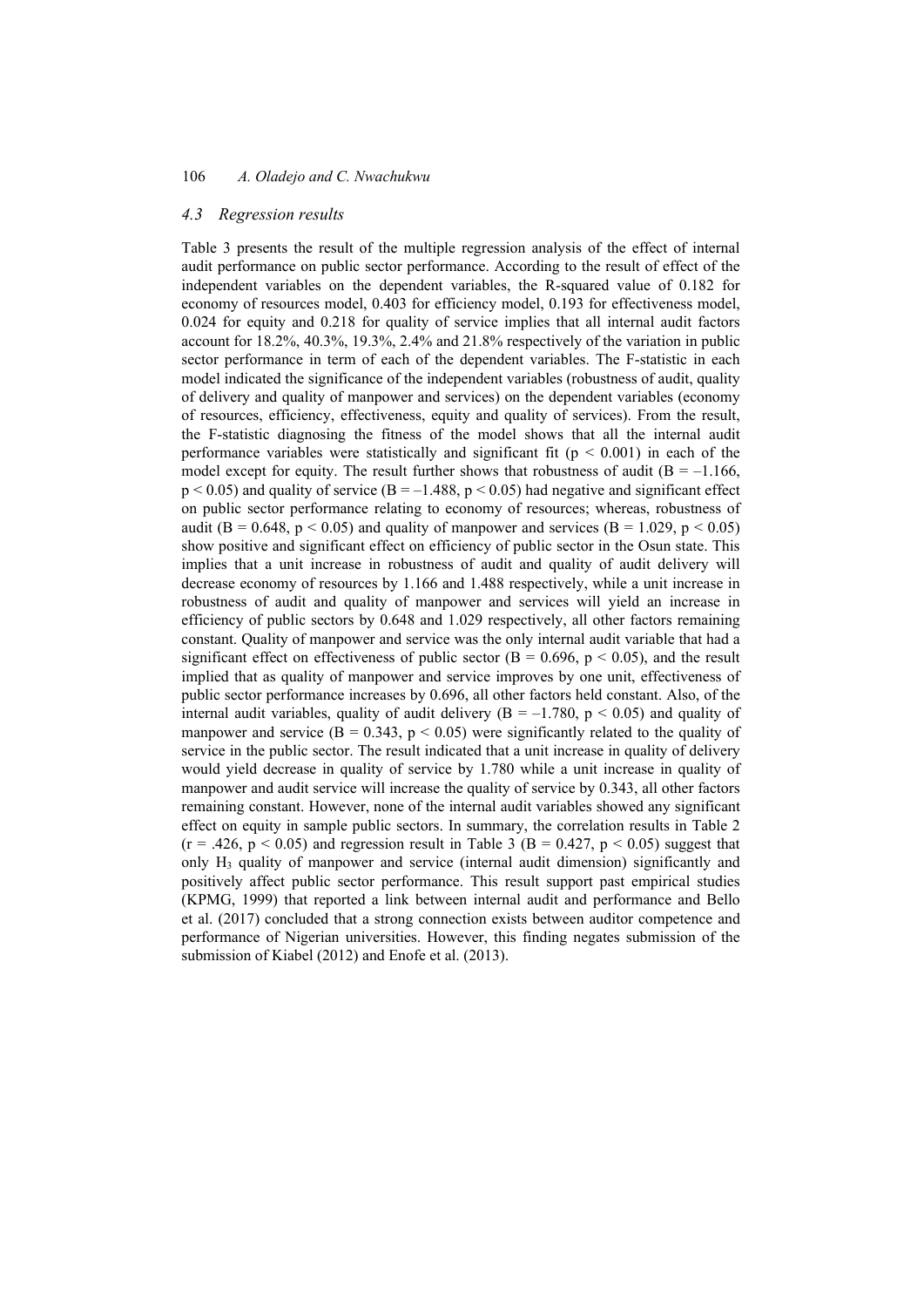|                                                                                                                                                                                                  |          | Unstandardised coefficients | Standardised coefficients |          |                 | 95% confidence interval for B |             | Model                    |
|--------------------------------------------------------------------------------------------------------------------------------------------------------------------------------------------------|----------|-----------------------------|---------------------------|----------|-----------------|-------------------------------|-------------|--------------------------|
|                                                                                                                                                                                                  | B        | Std. error                  | Beta                      | F        | Sig             | Lower bound                   | Upper bound | and summary<br>diagnosis |
| Economy of resources                                                                                                                                                                             |          |                             |                           |          |                 |                               |             |                          |
| $\left( \text{Constant}\right)$                                                                                                                                                                  | 13.924   | 2.837                       |                           | 4.907    | $\approx$       | 8.279                         | 19.568      | $R = 0.427$              |
| Robustness of audit                                                                                                                                                                              | $-1.166$ | 322                         | $-.370***$                | $-3.621$ | $\overline{00}$ | $-1.806$                      | $-.525$     | $R^2 = 0.182$            |
| Quality of delivery                                                                                                                                                                              | $-1.488$ | 499                         | $-.305***$                | $-2.982$ | $-004$          | $-2.480$                      | $-495$      | $F = 6.086$              |
| Quality of manpower and service                                                                                                                                                                  | .073     | .189                        | 039                       | .386     | 700             | $-.304$                       | 450         | $p = 0.001$              |
| <b>Efficiency</b>                                                                                                                                                                                |          |                             |                           |          |                 |                               |             |                          |
| (Constant)                                                                                                                                                                                       | $-2.858$ | 2.244                       |                           | $-1.273$ | 206             | $-7.323$                      | .607        | $R = 0.634$              |
| Robustness of audit                                                                                                                                                                              | 648      | 255                         | $.223**$                  | 2.547    | 0/3             | .142                          | 1.155       | $R^2 = 0.403$            |
| Quality of delivery                                                                                                                                                                              | $-.064$  | 395                         | $-.014$                   | $-162$   | .872            | $-849$                        | .721        | $F = 18.415$             |
| Quality of manpower and service                                                                                                                                                                  | 1.029    | .150                        | .587***                   | 6.870    | 000             | .731                          | 1.328       | $\rm p < 0.001$          |
| Effectiveness                                                                                                                                                                                    |          |                             |                           |          |                 |                               |             |                          |
| (Constant)                                                                                                                                                                                       | 4.701    | 2.592                       |                           | 1.814    | .073            | $-455$                        | 9.858       | $R = 0.440$              |
| Robustness of audit                                                                                                                                                                              | .001     | 294                         | 000                       | .002     | 999             | $-.584$                       | 585         | $R^2 = 0.193$            |
| Quality of delivery                                                                                                                                                                              | $-.856$  | 456                         | $-191*$                   | $-1.879$ | .064            | $-1.763$                      | 050         | $F = 6.547$              |
| Quality of manpower and service                                                                                                                                                                  | ,696     | .173                        | 399***                    | 4.023    | 600             | 352                           | 1.040       | $p = 0.001$              |
| Equity                                                                                                                                                                                           |          |                             |                           |          |                 |                               |             |                          |
| $\left( \text{Constant}\right)$                                                                                                                                                                  | 5.895    | 2.056                       |                           | 2.867    | .005            | 1.805                         | 9.986       | $R = 0.155$              |
| Robustness of audit                                                                                                                                                                              | $-330$   | .233                        | $-158$                    | $-1.414$ | .161            | $-794$                        | .134        | $R^2 = 0.024$            |
| Quality of delivery                                                                                                                                                                              | $-.148$  | .361                        | $-046$                    | $-409$   | .684            | $-.867$                       | 571         | $F = 0.674$              |
| Quality of manpower and service                                                                                                                                                                  | $-0.008$ | .137                        | $-0.006$                  | $-0.056$ | 955             | $-281$                        | 265         | $p = 0.570$              |
| Notes: Dependent variables are robustness of internal audit, quality of delivery and quality of people and service. ***, ** and * denotes 1%, 5% and 10% levels of significance<br>respectively. |          |                             |                           |          |                 |                               |             |                          |
| Source: Author's computation (2017)                                                                                                                                                              |          |                             |                           |          |                 |                               |             |                          |

**Table 3** Regression result of effect of internal audit on public sector performance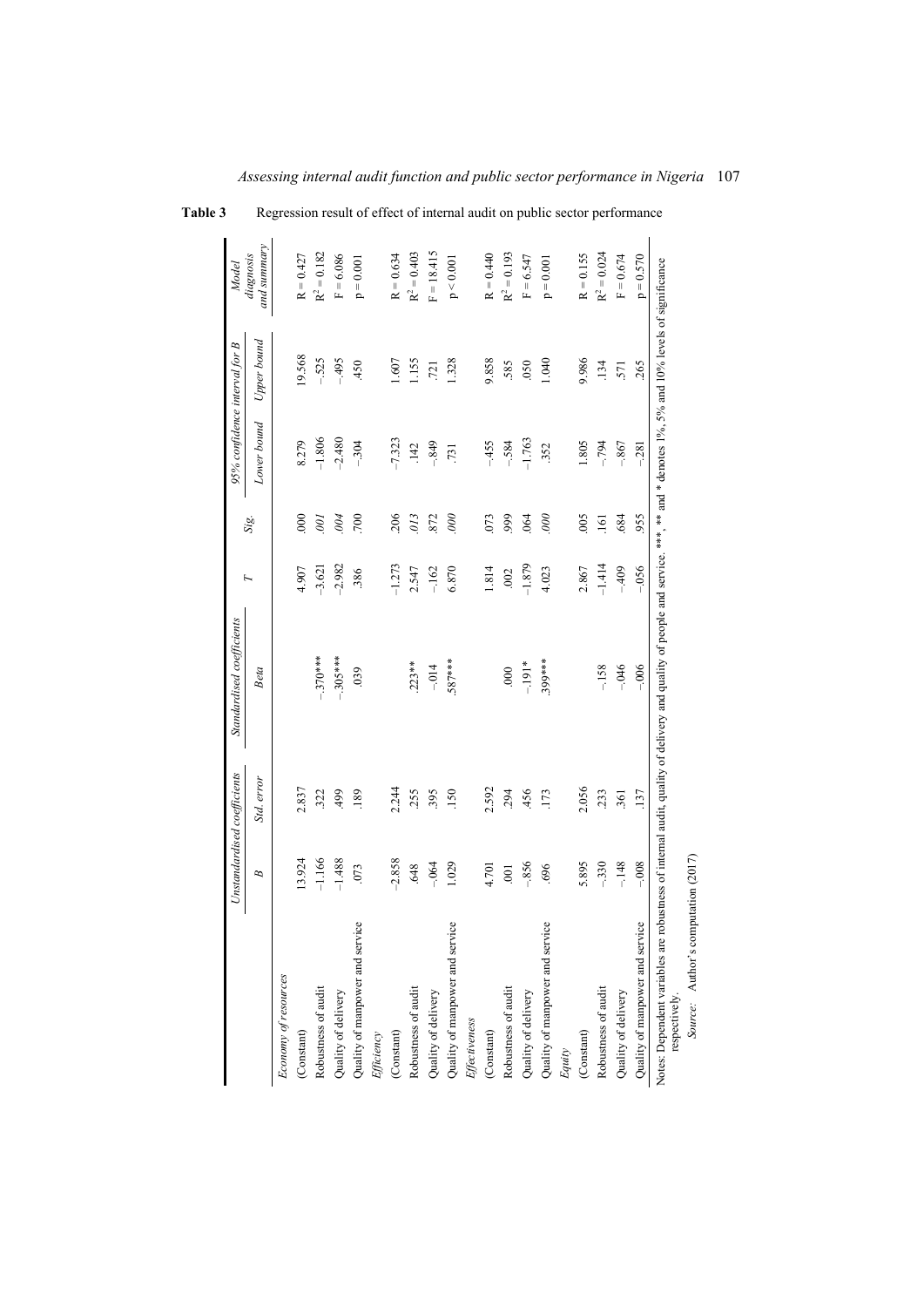|                                                                                                                                                                                                  |          | Unstandardised coefficients | Standardised coefficients | ь        |                  | 95% confidence interval for B |             | Model                    |
|--------------------------------------------------------------------------------------------------------------------------------------------------------------------------------------------------|----------|-----------------------------|---------------------------|----------|------------------|-------------------------------|-------------|--------------------------|
|                                                                                                                                                                                                  | B        | Std. error                  | Beta                      |          | Sig.             | Lower bound                   | Upper bound | and summary<br>diagnosis |
| Quality of service                                                                                                                                                                               |          |                             |                           |          |                  |                               |             |                          |
| (Constant)                                                                                                                                                                                       | 9.499    | 2.488                       |                           | 3.818    | $\overline{000}$ | 4.549                         | 14.448      | $R = 0.467$              |
| Robustness of audit                                                                                                                                                                              | .167     | .282                        | 059                       | 591      | 556              | $-395$                        | .728        | $R^2 = 0.218$            |
| Quality of delivery                                                                                                                                                                              | $-1.780$ | .437                        | $-407$ ***                | 4.070    | 600              | $-2.651$                      | $-910$      | $F = 7.620$              |
| Quality of manpower and service                                                                                                                                                                  | .343     | 166                         | $.202**$                  | 2.063    | 042              | 012                           | 673         | p < 0.001                |
| General performance                                                                                                                                                                              |          |                             |                           |          |                  |                               |             |                          |
| (Constant)                                                                                                                                                                                       | 6.232    | 1.272                       |                           | 4.901    | $\overline{000}$ | 3.703                         | 8.762       | $R = 0.570$              |
| Robustness of audit                                                                                                                                                                              | $-136$   | $\overline{14}$             | $-0.88$                   | $-942$   | 349              | $-.423$                       | .151        | $R^2 = 0.325$            |
| Quality of delivery                                                                                                                                                                              | $-.867$  | 224                         | $-.361$                   | $-3.879$ | $000$            | $-1.312$                      | $-422$      | $F = 13.533$             |
| Quality of manpower and service                                                                                                                                                                  | .427     | .085                        | .457                      | 5.027    | 900.             | .258                          | 596         | p < 0.001                |
| Notes: Dependent variables are robustness of internal audit, quality of delivery and quality of people and service. ***, ** and * denotes 1%, 5% and 10% levels of significance<br>respectively. |          |                             |                           |          |                  |                               |             |                          |
|                                                                                                                                                                                                  |          |                             |                           |          |                  |                               |             |                          |
| Source: Author's computation (2017)                                                                                                                                                              |          |                             |                           |          |                  |                               |             |                          |

Table 3 Regression result of effect of internal audit on public sector performance (continued)

# 108 *A. Oladejo and C. Nwachukwu*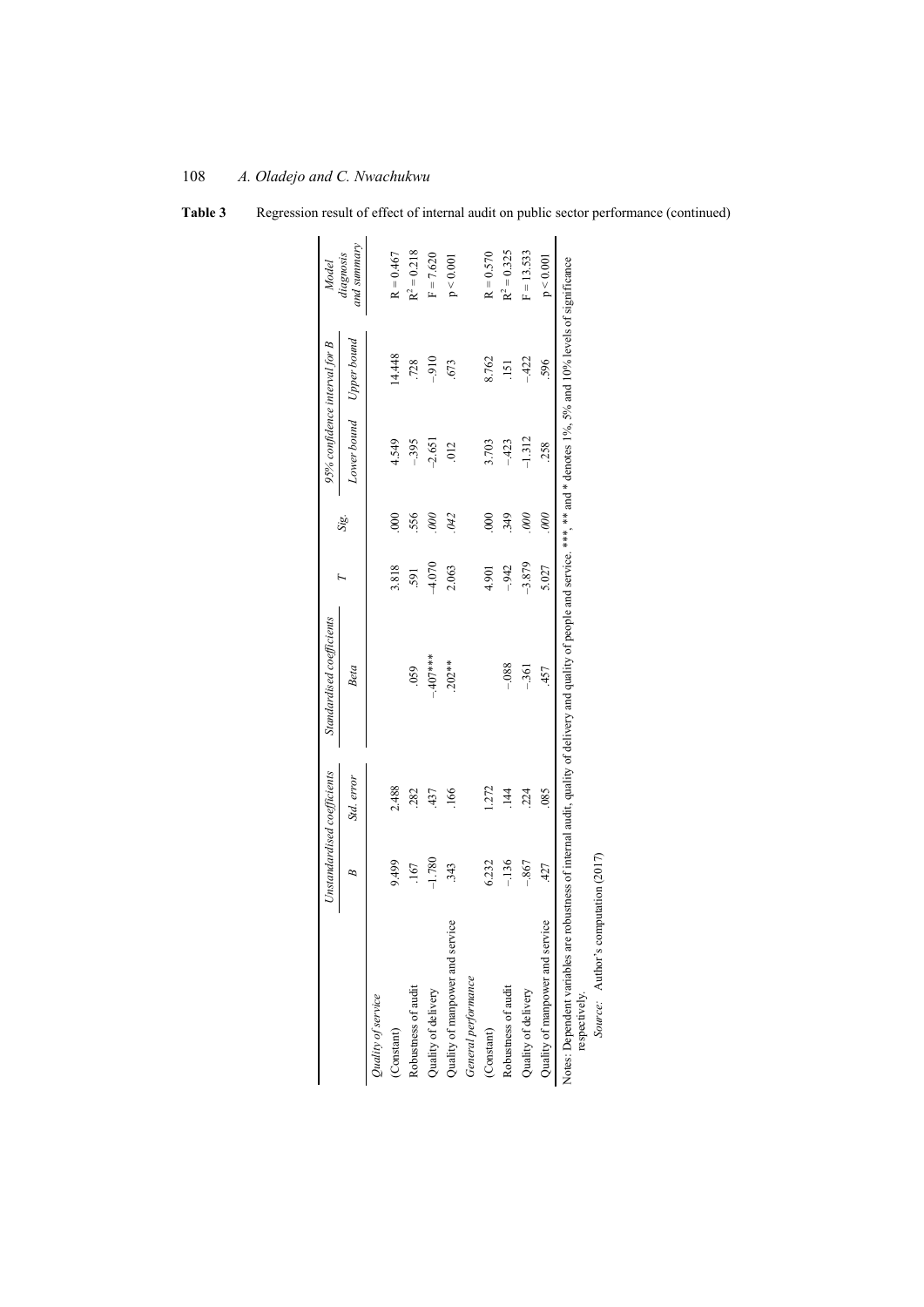| Hypotheses     | Remark/decision |  |
|----------------|-----------------|--|
| H1             | Not supported   |  |
| H <sub>2</sub> | Not supported   |  |
| H <sub>3</sub> | supported       |  |

**Table 4** Hypotheses test results/decision

*Source:* Author (2017)

#### **5 Conclusions**

The study focused on internal audit and public sector performance in Osun state local governments and the ministry of finance. The study attempts to shed light on the link between internal audit function and public sector performance. Survey data from 30 local government areas and the state ministry of finance suggest that quality of manpower and service have a significant positive impact on public sector performance and quality of audit delivery have a significant negative effect on public sector performance. Robustness of audit has an insignificant negative impact on public sector performance. We also found that robustness of audit and quality of audit delivery will reduce economy of resources, while robustness of audit and quality of manpower and services will improve the efficiency of the public sector. The study suggests that quality of manpower and audit service enhance public sector efficiency, effectiveness and quality of service. The present results enrich theoretical arguments and scanty empirical studies on the subject in the emerging market context like Nigeria. It was insightful to find that quality of manpower and audit service shows a positive and significant effect on efficiency, effectiveness, quality of service and overall public sector performance. This study affirms that the quality of manpower and audit service is important for public sector performance. This study has several implications for policy makers, professionals, management or head of department of various government ministries and public corporations. The role of the internal audit function needs special attention to achieve superior public sector performance. The effectiveness, efficiency and quality of service of the public sector depend on the availability of quality manpower and audit service. The public sector in Nigeria should create a robust internal audit department with quality manpower and audit service as this directly influences public sector performance (effectiveness, efficiency and quality of service). To achieve this, they should ensure that their internal audit staffs have the appropriate skills, technical knowledge and expertise, including access to specialists and robust attitude. The audit team should have enough experienced staff with provision made for knowledge retention on the rotation of staff. Though the quality of audit delivery does not influence public sector performance, it is important for internal auditors to have a constructive working relationship with management. Furthermore, to conduct a robust audit, internal auditors must liaise effectively with the necessary units and maintain firmness in their dealing with management. Indeed, a more professional internal audit function can foster decision making and add value to public sectors in Nigeria. This study focused on the public sector in a single state in Nigeria, which may limit its generalisation. Future studies can extend the analysis to other states in Nigeria and African countries, particularly to see if the quality of delivery and robustness of audit will have a positive and significant effect on public sector performance. This will present an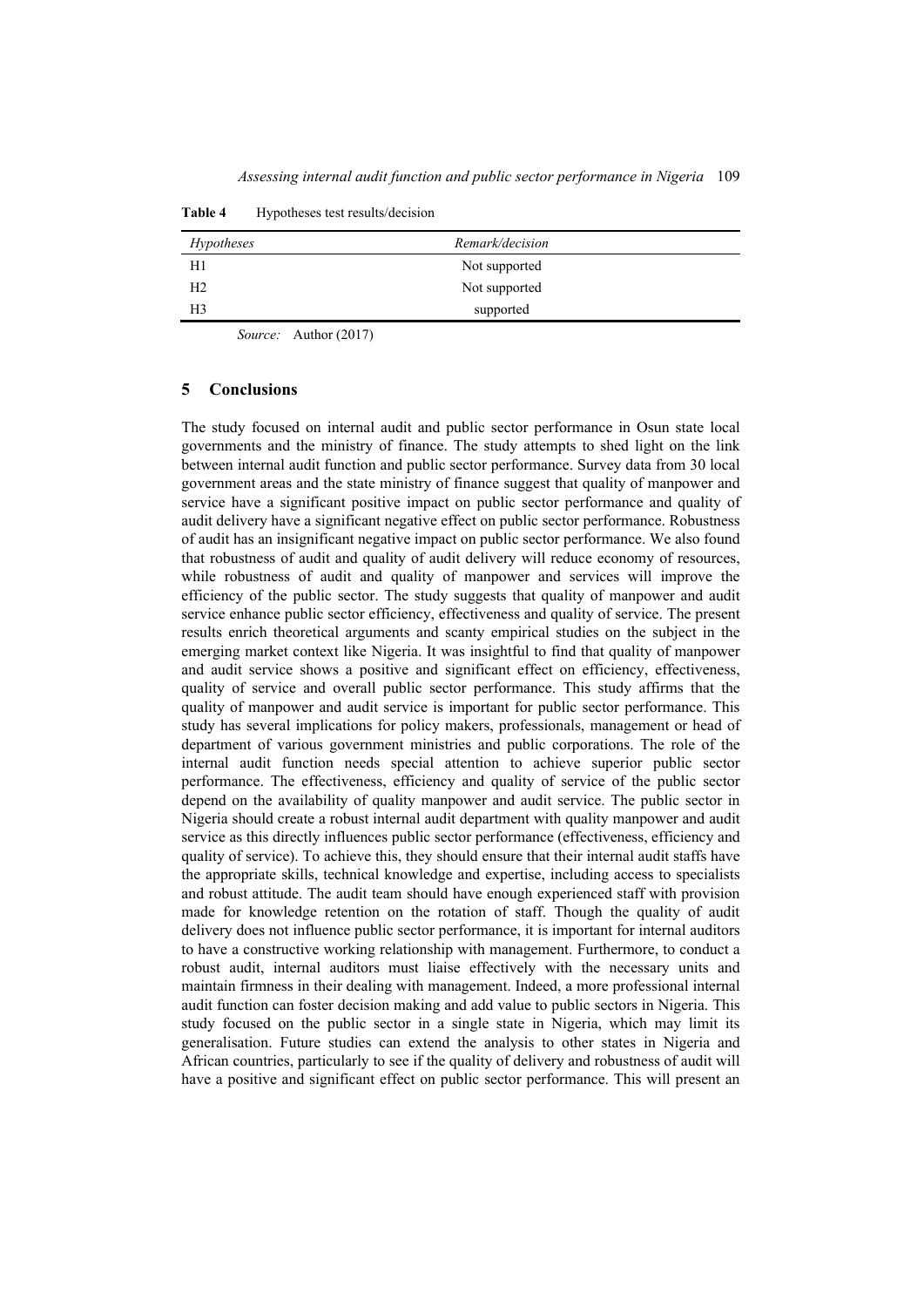opportunity to evaluate if differences in the institutional environment explain the effect of internal audit functions on public sector performance in various contexts. Beyond this limitation, this paper enriches the internal auditing/public sector management literature in a developing country context.

### **References**

- Aguolu, O. (2009) 'Designing an effective internal audit group', *Association of Accountancy Bodies in West Africa*, Vol. 1, No. 4, pp.60–76.
- Anao (2012) *Public Sector Internal Audit Better Practice Guide* [online] http//www.anao.gov.au (accessed 27 July 2019).
- Babatunde, S.A. and Dandago, K.I. (2014) 'Internal control system deficiency and capital project mismanagement in the Nigerian public sector', *Procedia-Social and Behavioral Sciences*, Vol. 164, pp.208–221.
- Badara, M.S. and Saidin, S.Z. (2012) 'The status of Internal Audit at Local Government Level in Nigeria', *IOSR Journal of Business and Management*, Vol. 5, No. 5, pp.37–41.
- Bagozzi, R.P., Yi, Y. and Phillips, L.W. (1991) 'Assessing construct validity in organizational research', *Adm. Sci. Q.*, Vol. 36, No. 3, pp.421–458.
- Bejide, O. (2006). 'Internal audit problems and possible solutions', *CMD Workshop on Auditing in Private and Public Sector Organizations*, Ikeja, 14–18 August.
- Belay, Z. (2007) 'A study on effective implementation of internal audit function to promote good governance in the public sector', in the *Achievements, Challenges, and Prospects of the Civil Service Reform Program Implementation in Ethiopia*, Presented to the *Conference of Ethiopian Civil Service College Research, Publication & Consultancy Coordination Office.*
- Bello, S.M., Ayoib, A.C. and Zalina, Y.M. (2017) 'Investigating the relationship between internal audit quality and organisational performance of public universities in Nigeria', *European Journal of Accounting, Auditing and Finance Research*, Vol. 5, No. 6, pp.1–23.
- Bevir, M. (2010) *Governance as Theory, Practice and Dilemma, The SAGE Handbook of Governance*, SAGE Publications Limited, London.
- Conway, J.M. and Lance, C.E. (2010) 'What reviewers should expect from authors regarding common method bias in organizational research', *Journal of Business and Psychology*, Vol. 25, No. 3, pp.325–334.
- Enofe, A.O., Mgbame, C.J., Osa-Erhabor, V.E and Ehiorobo, A. J. (2013) 'The role of internal audit in effective management in public sector', *Research Journal of Finance and Accounting*, Vol. 4, No. 6, pp.162–168.
- Fadzil, F.H., Haron, H and Jantan, M. (2005) 'Internal auditing practices and internal control system', *Managerial Auditing Journal*, Vol. 20, No. 8, pp.844–866.
- Green, D. and Singleton, J. (2009) *The Watchdog: New Zealand's Audit Office 1840 to 2008*, Otago University Press, New Zealand.
- Hermanson, D.R and Rittenberg, L. (2003) *Internal Audit and Organizational Governance*, The Institute of Internal Auditors Research Foundation, Florida.
- International Organisation of Supreme Audit Institutions (INTOSAI) (2004) *Audits of International Institutions: Guidelines for Supreme Audit Institutions*.
- Jurchescu, M.D. (2010) 'Internal audit comparative analysis-management control concepts', *Annals of the University of Petroşani, Economics*, Vol. 10, No. 1, pp.129–136.
- Kiabel, B.D. (2012) 'Internal auditing and performance of government enterprises: a Nigeria study', *Global Journal of Management and Business Research*, Vol. 12, No. 6, pp.6–20.
- KPMG (1999) *Transforming Internal Audit from its Compliance Role Into a Strategic Organizational Tool*, KPMG's Management Assurance Services, USA.